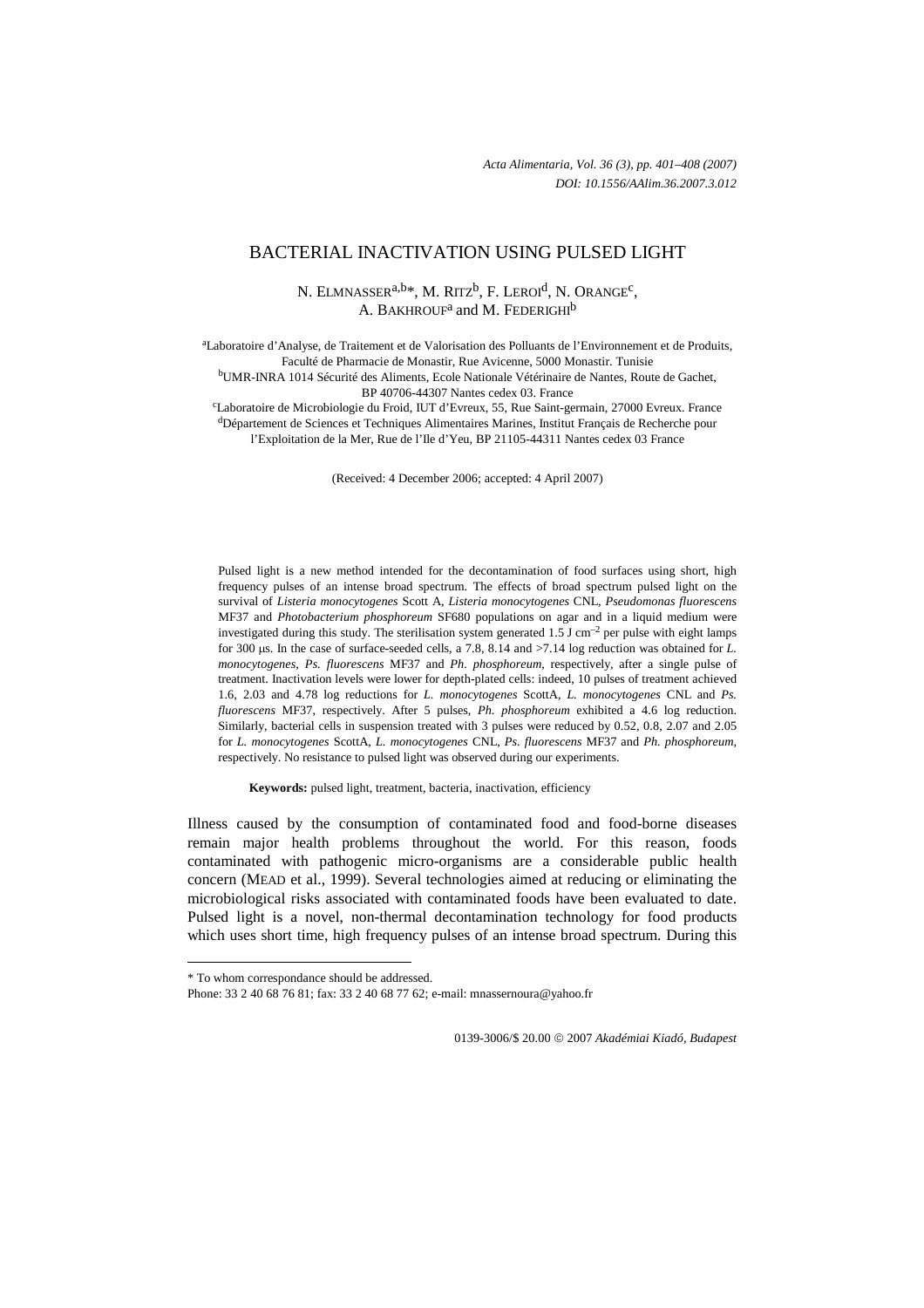treatment, energy is stored in a high power capacitor and then released to a specially designed xenon lamp unit. The high-voltage, high-current pulse applied to the lamp causes it to emit an intense pulse of light focused on the treatment area, which typically lasts for a few hundred microseconds. This produces several high-energy pulses per second; in this way, micro-organisms are inactivated effectively during the pulse more rapidly than using conventional methods. This technology has potential applications for the treatment of foods, packaging and processing equipment for the food, medical and pharmaceutical industries, water and air. Pulsed light is effective in inactivating bacteria, fungi, viruses and protozoa, and its efficiency is much greater and in a much shorter time than with continuous UV treatment (DUNN et al., 1995; HUFFMAN et al., 2000; ROBERTS & HOPE, 2003; TAKESHITA et al., 2003; FEUILLOLEY et al., 2006). MCDONALD and co-workers (2000) demonstrated that the inactivation of *Bacillus subtilis* spores by pulsed UV-light was significantly more successful than using continuous UV light. Identical levels of inactivation of *Bacillus subtilis* were achieved with 4 mJ cm<sup>-2</sup> pulsed UV light and 8 mJ cm<sup>-2</sup> continous UV light. The efficiency of the pulsed light system depends to some extent upon the ease with which the organisms to be killed can be directly illuminated (DUNN et al., 1995).

The aim of this study was to investigate the efficiency of broad spectrum pulsed light in the bacterial inactivation of *L. monocytogenes* Scott A, *L. monocytogenes* CNL, *Pseudomonas fluorescens* MF37 and *Ph. phosphoreum* on solid (agar surface-seeded and agar depth-plated cells) and liquid media.

## **1. Materials and methods**

# *1.1. Bacterial strains, media and culture conditions*

*Listeria monocytogenes* Scott A and *Listeria monocytogenes* CNL, *Pseudomonas fluorescens* MF37 and *Photobacterium phosphoreum* SF680 were used to study the inactivating effects of pulsed light. The species of micro-organisms used during these experiments, the culture media and the incubation temperatures are summarised in Table 1. *L. monocytogenes* Scott A and *L. monocytogenes* CNL were provided by the Institut Pasteur (Paris, France). The MF37 strain of *Ps. fluorescens* is a natural rifampicin-resistant mutant of the psychrotrophic strain MF0 isolated from raw milk (BURINI et al., 1994). *Ph. phosphoreum* SF680 was isolated from smoked salmon at IFREMER (Nantes, France).

## *1.2. Pulsed light equipment*

The pulsed light generator employed in the present study was a model RDT 350 from La Calhène (Rush City, USA). In this apparatus, the treatment of the samples was carried out in a circular chamber (diameter 270 cm) containing eight xenon lamps with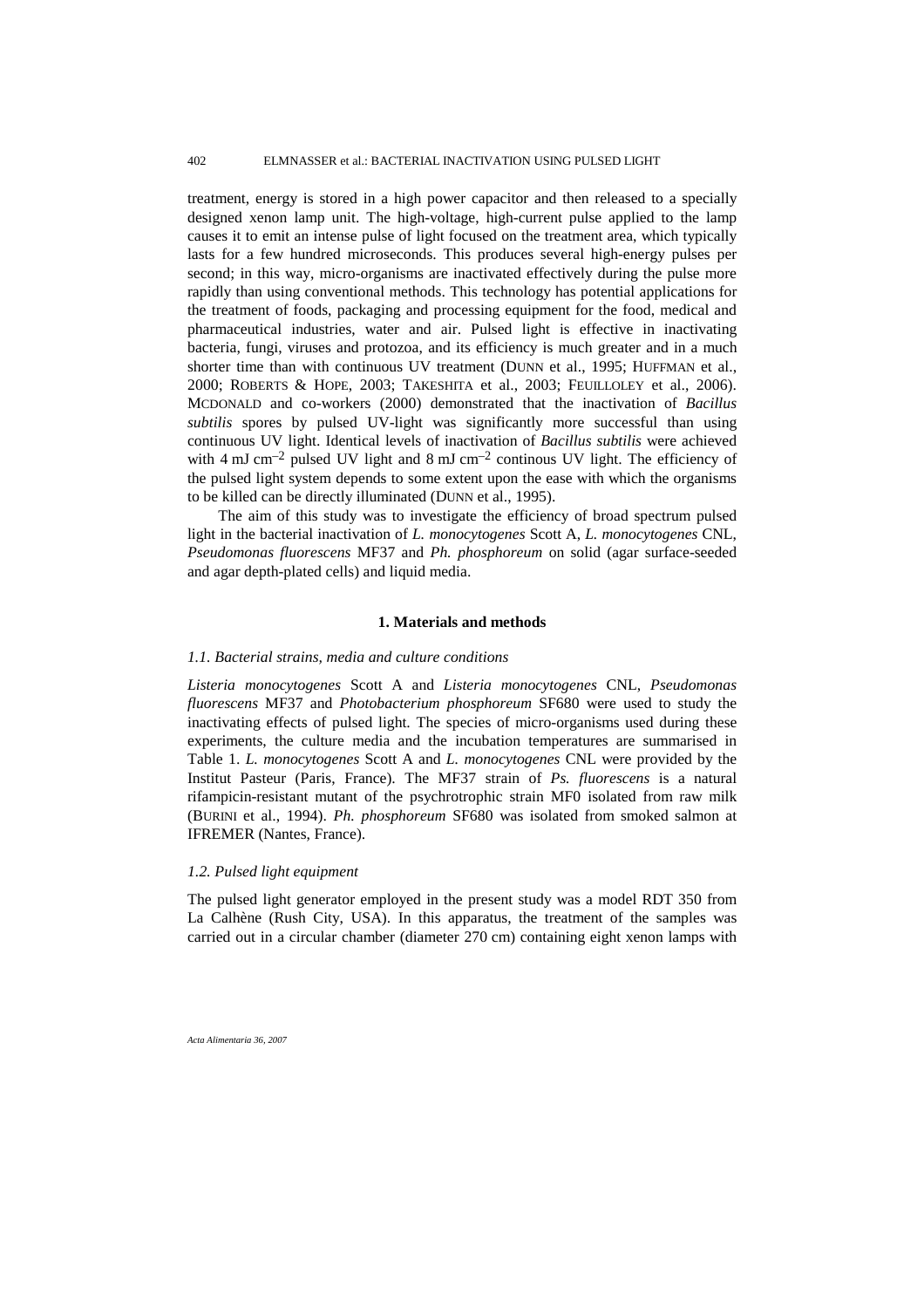emitted light ranging from 200 to 1200 nm (Fig. 1). The eight xenon lamps placed 13.5 cm from the sample to be treated were generating a light flux of 1.5 J cm<sup>-2</sup> during the 300 µs of one flash.

| Name                              | Media               |                    |                        |
|-----------------------------------|---------------------|--------------------|------------------------|
|                                   | Liquid <sup>a</sup> | Solid <sup>b</sup> | Incubation temperature |
| Listeria monocytogenes Scott A    | BHI                 | TSA-YE             | $37^{\circ}$ C         |
| Listeria monocytogenes CNL 895807 | BHI                 | TSA-YE             | $37^{\circ}$ C         |
| Pseudomonas fluorescens MF37      | NΒ                  | TSA                | 28 °C                  |
| Photobacterium phosphoreum SF680  | $BHI + 2\%$ NaCl    | $BHA + 2\%$ NaCl   | 17 °C                  |

*Table 1.* Culture conditions for the micro-organisms studied

a Liquid media codes and sources: BHI, Heart Infusion Broth (Merck, Darmstadt, Germany); NB, Nutritive Broth (Merck).

<sup>b</sup> Solid media codes and sources: TSA, Trypticase Soy Agar (Merck); TSA-YE, Trypticase Soy Agar supplemented with 0.6% yeast extract (Biorad, Marnes-La-Coquette, France); BHA, Heart Infusion Agar (Merck)



*Fig. 1.* Schematic diagram of pulsed light treatment system

## *1.3. Sample preparation and pulsed light treatment*

The cells to be treated by pulsed light were prepared as agar surface-seeded cells, agar depth-plated cells and suspended cells, representing solid and liquid food systems.

For agar surface-seeded cells, after 24 h of incubation in broth medium, a 0.1 ml sample of the cell suspension from each inoculum was surface-seeded onto solid media. Surface-inoculated solid media plates were treated with 1 pulse, after which, the control and treated plates were incubated for 24 to 72 h and the colonies enumerated.

For agar depth-plated cells, the 24 h bacterial culture was serially diluted. A 0.5 ml sample of the cell suspension from each dilution was then mixed with 15 ml agar medium. After cooling, the open dishes were subjected from 1 to 10 pulses with the flash lamps. After incubation for 48 h, the colonies for the appropriate dilutions were enumerated.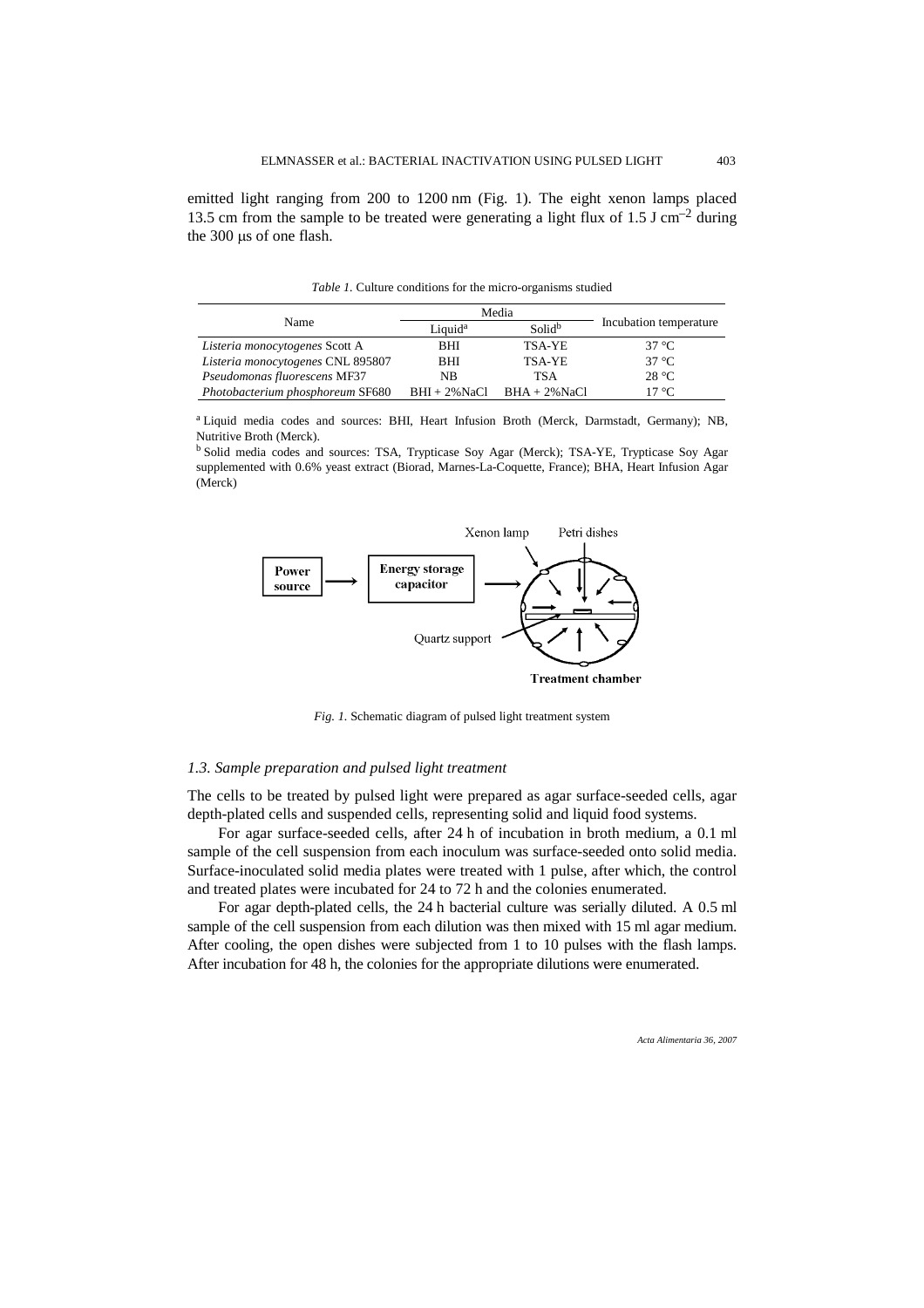For suspended cells, 20 ml (2 mm depth) of a culture of each micro-organism was transferred into standard, 15 cm diameter Petri dishes. The open dishes were then positioned in the treatment chamber. Suspended cell samples were treated with 1 or 3 pulses. Both control and treated samples were serially diluted followed by the surface plating of 0.1 ml samples on agar medium. All plates were incubated for 24 to 48 h and then the colony counts were recorded.

For agar surface-seeded, agar depth-plated and suspended cells in Petri dishes, only the xenon lamps from the top would contribute to photon illumination.

# *1.4. Pulsed light-induced resistance*

In order to investigate the possibility that the four strains studied might acquire resistance to pulsed light treatment, a 0.1 ml sample of each bacterial culture was agar surface-seeded. The inoculated plates were then subjected to 1 pulse. After an incubation time of 48 h and the counting of survivors, one colony from each bacterial culture was removed, and cultured for 24 h in a liquid medium. A 0.1 ml sample of each bacterial culture was agar surface plated and flashed again with 1 pulse. The experiment was repeated 3 times.

#### *1.5. Statistical analysis*

All experiments were performed in triplicate using the same culture for the same treatment at the same time for all three trials. Bacterial populations were expressed in log CFU ml<sup>-1</sup>. Statistically significant differences between treated and untreated cells were tested using an analysis of variance by ANOVA using the STAT-VIEW software system.

#### **2. Results and discussion**

#### *2.1. Agar-seeded cells*

In order to demonstrate the efficacy of pulsed light on solid surfaces, agar-seeded bacterial cells were treated with pulsed light at  $1.5$  J cm<sup>-2</sup>. One pulse achieved the significant inactivation of tested bacteria,  $(P<0.0001)$  to yield reductions of about  $>7$ log (Fig. 2A). A significant number of publications have documented the ability of pulsed light to destroy microorganisms. The differences between the materials used and experimental conditions under which different studies were performed have given rise to variable results which render any comparison difficult. Data in the literature confirm the effects of light pulse treatment on agar surfaces (MACGREGOR et al., 1998; ROWAN et al., 1999; KRISHNAMURTHY et al., 2004). KRISHNAMURTHY and co-workers (2004) observed a 7.5 log reduction of *Staphylococcus aureus* in agar-seeded cells treated for 5 s or longer by pulsed UV light at an energy of  $5.6$  J cm<sup>-2</sup>. Different mechanisms have been proposed to explain the lethal effects of pulsed light, all of them related to the UV part of the spectrum and its photochemical and/or photothermal effects. The pulsed light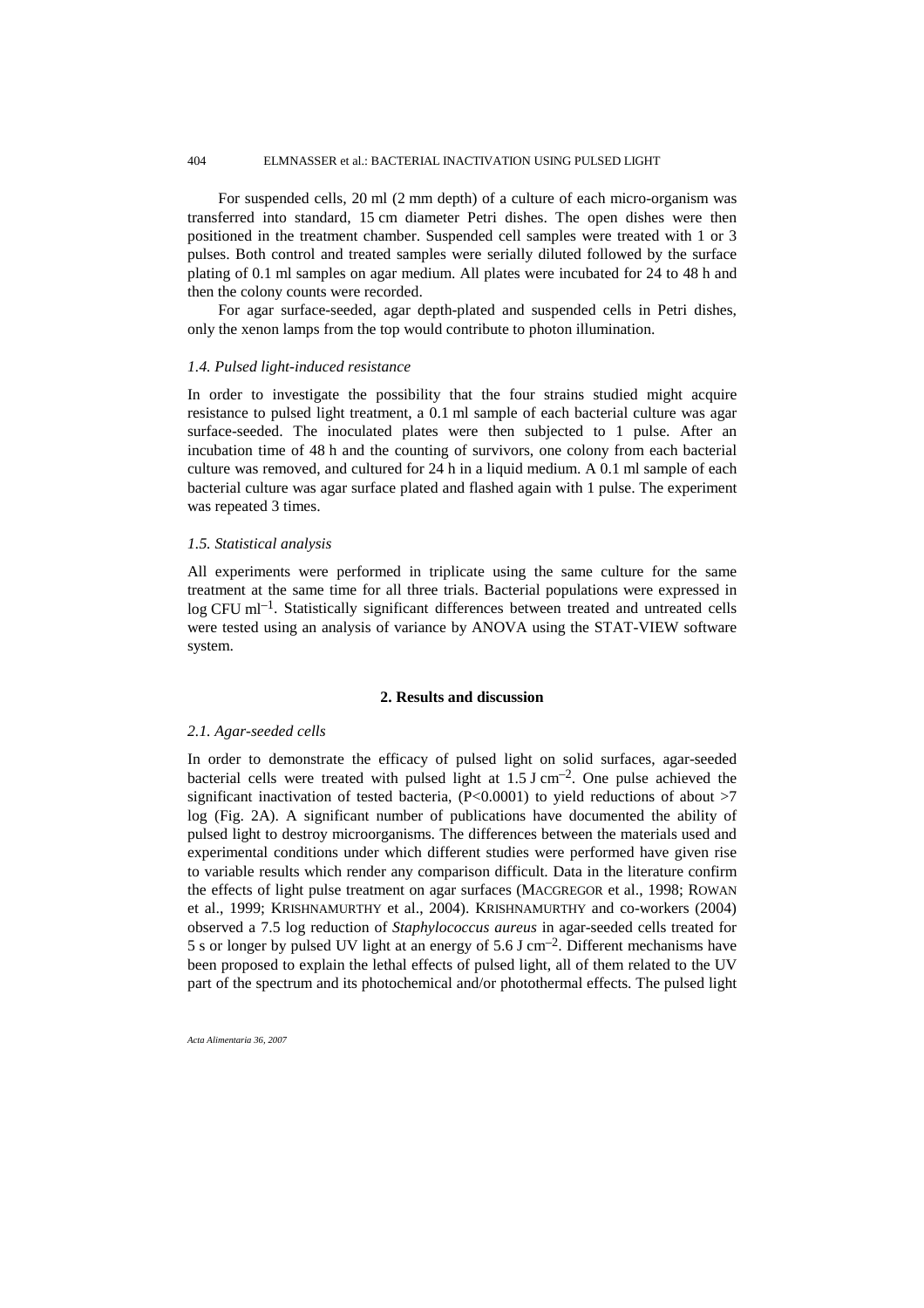process can rapidly and irreversibly disrupt the genetic mechanisms of target bacteria through the photochemical transformation of pyrimidine bases to form dimmers (WEKHOF, 2000; MCDONALD et al., 2000; TAKESHITA et al., 2003). According to WEKHOF (2000), the lethal action of pulsed light can be due also to photothermal effect.



*Fig. 2.* Bacterial inactivation after pulsed light treatment of surface-seeded plates (A); of agar depth-plated cells (B) and of suspended cells (C).  $\Box$ *Listeria monocytogenes* Scott A;  $\Box$ *listeria monocytogenes* CNL; : Pseudomonas fluorescens MF37; **:** *Photobacterium phosphoreum*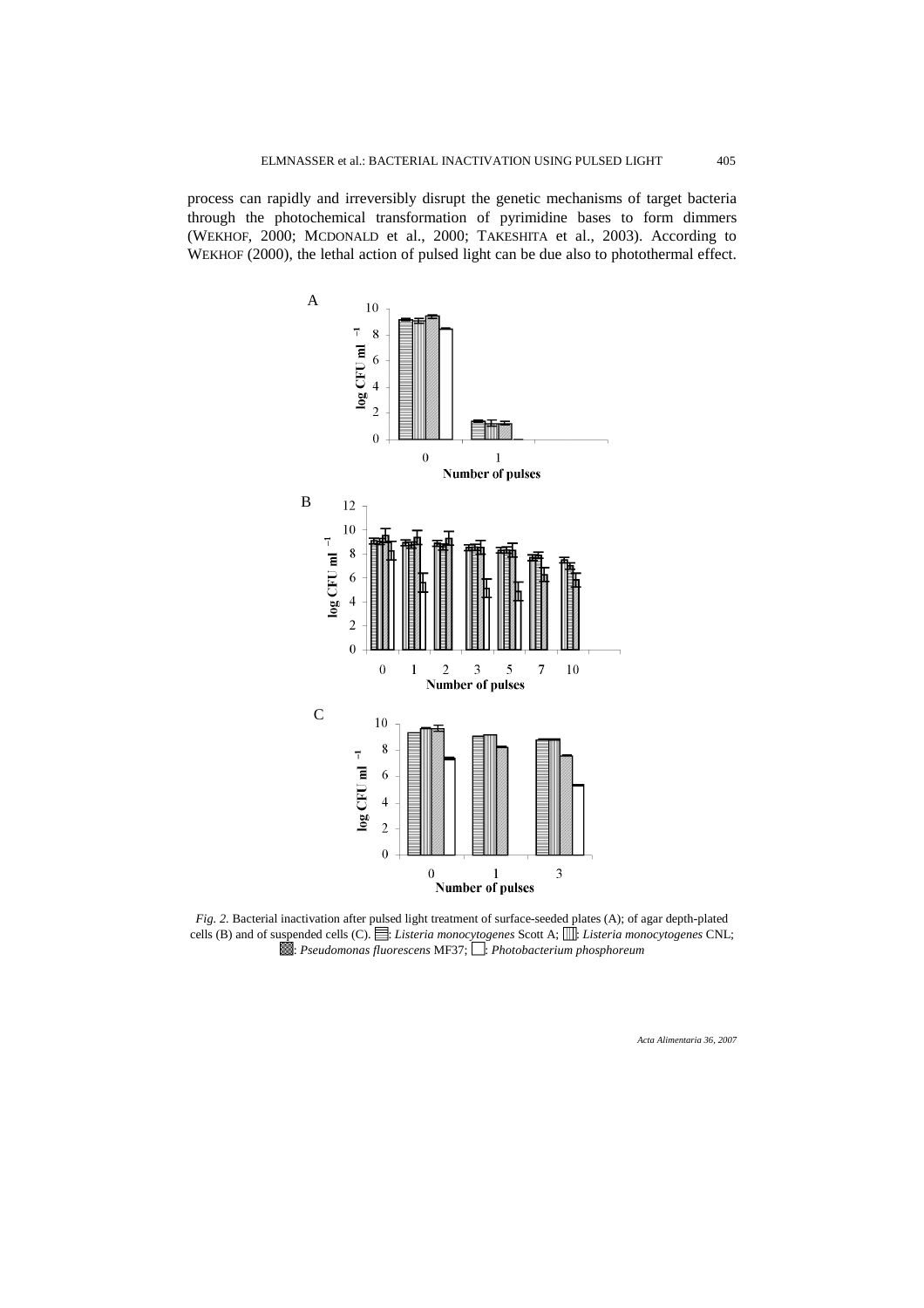It is proposed here that with an energy exceeding  $0.5 \text{ J cm}^{-2}$ , disinfection is achieved through the rupture of bacteria as a result of overheating caused by the absorption of all UV light from a flash lamp. This overheating can be attributed to a difference between the absorption of UV light by bacteria and that of the surrounding medium. The water contained in bacteria will be vaporised, generating a small steam flow that induces membrane destruction (TAKESHITA et al., 2003).

# *2.2. Depth-plated cells*

By comparison with the surface-seeded cells, only a very weak level of inactivation was observed after one pulse. Indeed, we only obtained 1.6, 2.03 and 4.78 log reductions for *L. monocytogenes* Scott A, *L. monocytogenes* CNL and *Ps. fluorescens* MF37, respectively, after 10 pulses and a 4.6 log reduction for *Ph. phosphoreum* after 5 pulses (P<0.0001). Similar conclusions were reached by OZER and DEMIRCI (2005), JUN and co-workers (2003), SHARMA and DEMIRCI (2003) and LAGUNAR-SOLAR and co-workers (2006) when modelling the inactivation of different microorganisms on salmon fillets, corn meal, alfalfa seeds and fruits. Their studies showed that the log reductions achieved were between 1 and 3 after a larger number of pulses. Reducing the depth of the food product also demonstrated an increase in micro-organisms inactivation. MARQUENIE and co-workers (2003) found no suppression of fungal development when treating *Botrytis cinerea* inoculated on strawberries for up to 250 s.

#### *2.3. Suspended cells*

This experiment was designed to evaluate the effect of light pulses on bacteria in a liquid culture simulating a turbid liquid food. Like depth-plated cells, the efficacy of inactivation was significantly less  $(P<0.0001)$ , comparing to that achieved with the surface-seeded cells. Indeed, after treatment with 3 pulses, we showed that the log reduction was no more than 1 for *L. monocytogenes* Scott A and *L. monocytogenes* CNL and 2 for *Ps. fluorescens* and *Ph. phosphoreum* (Fig. 2C). The relatively limited rates of cell reduction was probably due to the very high initial cell population  $(10<sup>7</sup>–$  $10^9$  CFU ml<sup>-1</sup>), causing a fall-off in UV intensity through the 2 mm depth of the sample. GHASEMI and co-workers (2003) only achieved an approximate 0.5 log reduction after treating *Escherichia coli* samples with 5 pulses of 9 J.

The degree of bacterial inactivation decreases in the depth of a solid or a liquid medium because of the poor penetration of pulsed light. So, this difference in log reduction may be related to the location of micro-organisms (shadow effects of different structures) and/or protective substances in the culture medium. Moreover, ROBERTS and HOPE (2003) found that the presence of protein substantially inhibited viral inactivation. Because food products are generally opaque, irregular and thick, lower inactivation levels will be attained. The effectiveness of the bacterial inactivation by pulsed light in a suspension or at depth could therefore be enhanced by minimising sample depth or increasing the number of pulses.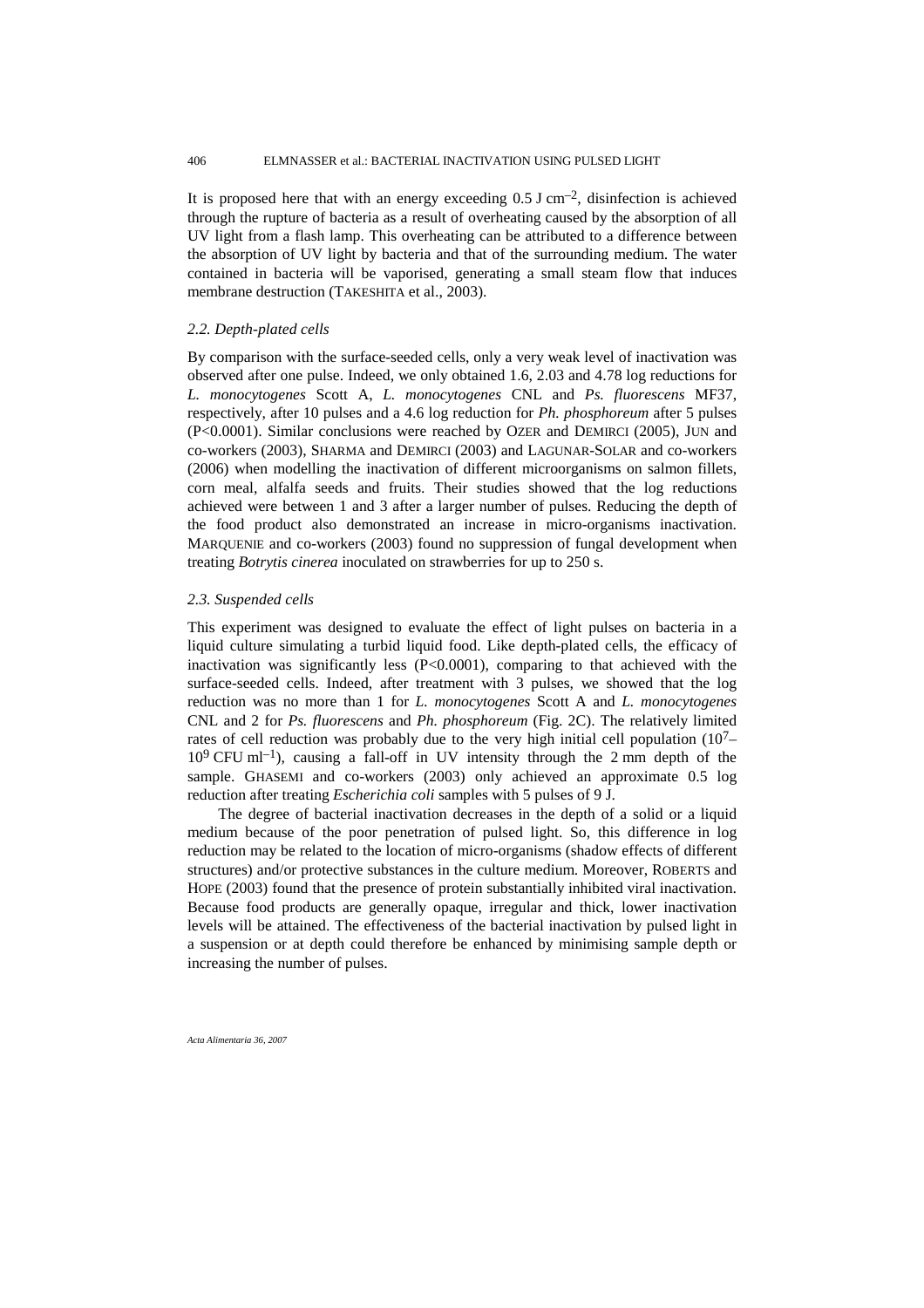#### *2.4. Pulsed light induced resistance*

In order to determine whether any resistance developed against pulsed light, bacterial cells surviving from the surface after light pulse treatment were subcultured and subjected again to the light treatment. These micro-organisms did not exhibit any difference in inactivation by light pulses when compared with the original treatment, indicating that no resistance had developed as a result of pulsed light treatment. An induced resistance of micro-organisms was not observed after the pulsed light treatment of *L. monocytogenes* and *Botrytis cinerea* (MARQUENIE et al., 2003; GÓMEZ-LÓPEZ et al., 2005). If a decontamination technology is to be implemented in the food industry, it is important that micro-organisms should not develop any resistance against it, as the development of resistant flora could hamper the long-term efficiency of the technique.

## **3. Conclusion**

The present study clearly demonstrates the potential of pulsed light for the bacterial inactivation. Complete inactivation of these bacteria can be achieved within a few microseconds. The microbicidal effect depends on the intensity of the light, as well as the position of the microbes, so any shadowing of target cells must be avoided. Microbes on the surface are more readily destroyed than those covered with water, or being inside the food matrix. It is clear that it can be used for surface decontamination. If pulsed light is to be used as an alternative to conventional sterilisation process, the experimental parameters must be optimised in order to develop target inactivation levels for specific applications.

#### **References**

- BURINI, J.F., GÜGI, B., MERIEAU, A. & GUESPIN-MICHEL, J.F. (1994): Lipase and acidic phosphatase from the psychrotrophic bacterium *Pseudomonas fluorescens*: two enzymes whose synthesis is regulated by growth temperature. *FEMS Microbiol. Lett*, *122*, 13–18.
- DUNN, J., OTT, T. & CLARK, W. (1995): Pulsed-light treatment of food and packaging. *Fd Technol.*, *49*, 95–98.
- FEUILLOLEY, M.G.J., BOURDET, G. & ORANGE, N. (2006): Effect of white pulsed light on *Pseudomonas aeruginosa* culturability and its endotoxin when present in ampoules for injectables. *Europ. J. Parenteral Pharm. Sci.*, *11*, 37–43.
- GHASEMI, Z., MACGREGOR, S., ANDERSON, J. & LAMONT, Y. (2003): Development of an integrated solid-state generator for light inactivation of food-related pathogenic bacteria. *Measurm. Sci. Technol.*, *14*, 26–32.
- GÓMEZ-LÓPEZ, V.M., DEVLIEGHERE, F., BONDUELLE, V. & DEBEVERE, J. (2005): Factors affecting the inactivation of micro-organisms by intense light pulses. *J. appl. Microbiol*., *99*, 460–470.
- HUFFMAN, D.E., SLIFKO, T.R., SALISBURY, K. & ROSE, J.B. (2000): Inactivation of bacteria, virus and *Cryptosporidium* by a point-of-use device using pulsed broad spectrum white light. *Water Res*., *34*, 2491–2498.
- JUN, S., IRUDAYARAJ, J., DEMERCI, A. & GEISER, D. (2003): Pulsed UV-light treatment of corn meal for inactivation of *Aspergillus niger* spores. *Int. J. Fd Sci. Technol.*, *38*, 883–888.
- KRISHNAMURTHY, K., DEMIRCI, A. & IRUDAYARAJ, J. (2004): Inactivation of *Staphylococcus aureus* by pulsed UV-light sterilization. *J. Fd Prot.*, *67*, 1027–1030.
- LAGUNAR-SOLAR, M.C., PIŇA, C., MACDONALD, J.D. & BOLKAN, L. (2006): Development of pulsed UV light processes for surface fungal disinfection of fresh fruits. *J. Fd Prot.*, *69*, 376–384.